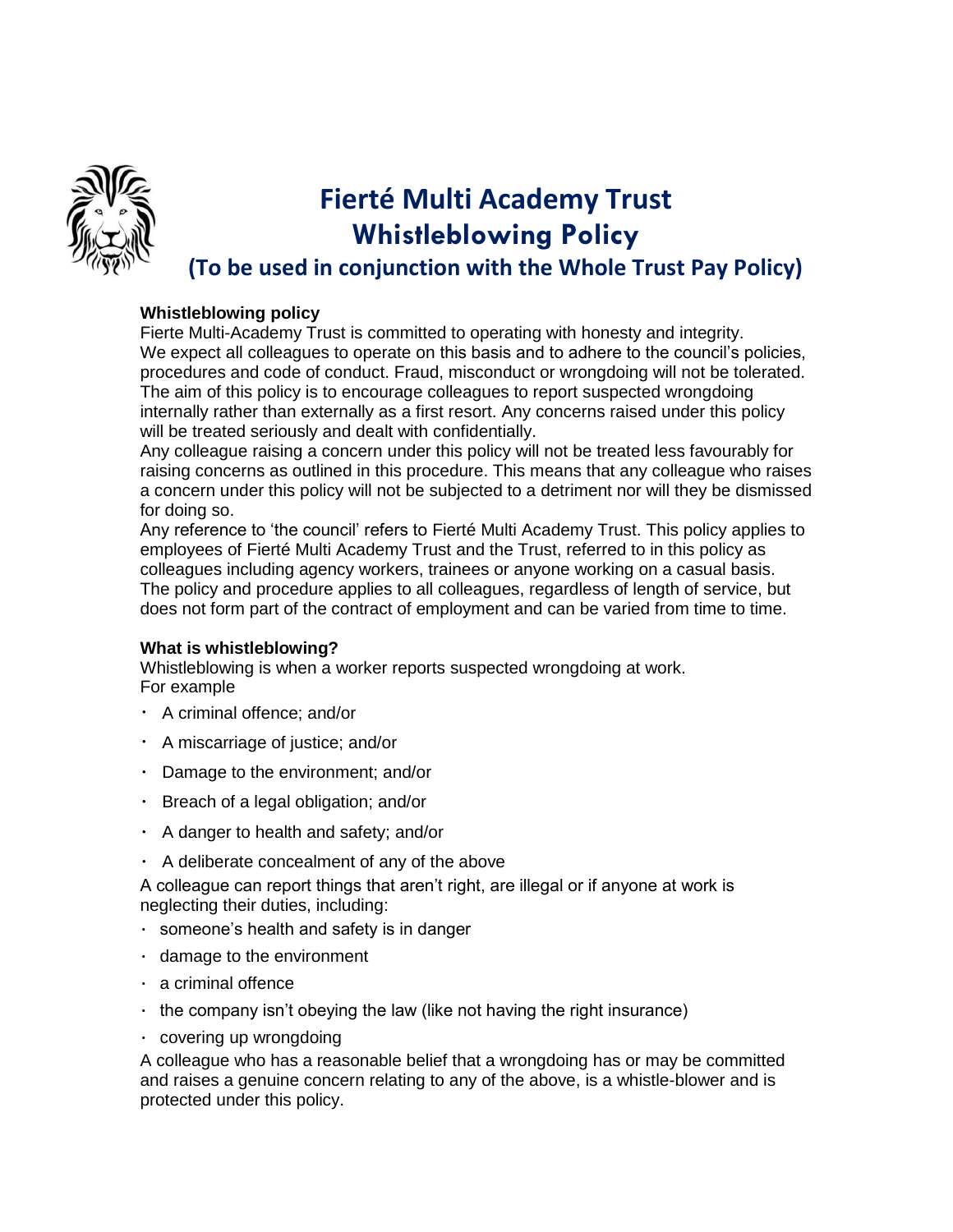The Council will, at its discretion, consider disclosures that are made anonymously, although such disclosures are inevitably much less powerful. The Council will also treat every disclosure in confidence, and only reveal the identity of the person making it is absolutely necessary (e.g. if required in connection with legal action).

### **Rights of the Whistle-blower**

All colleagues are encouraged to use this policy to raise genuine concerns and will not be treated less favourably for doing so, even if they are mistaken in their belief. Any colleague who raises a concern under this policy will not be subjected to a detriment nor will they be dismissed for doing so. Any colleague who believes that they have been subjected to a detriment for raising a complaint should raise the matter with the named Monitoring Officer.

Victimisation of a whistle-blower by any other colleague for raising a concern under this policy will in itself constitute a disciplinary offence.

Where the council believes that a colleague has knowingly made a false allegation or acted maliciously, the colleague will be subject to disciplinary action, which may include dismissal for gross misconduct.

This policy does not deal with any complaints relating to a colleague's own treatment at work or own contract of employment. Those matters should be raised under the Grievance procedure or the Bullying and Harassment procedure, as appropriate. An exception to this will be when the matter of concern arises from the colleagues own treatment at work that is arising from the whistleblowing matter they have raised previously.

### **Making a Whistleblowing Complaint**

To make a whistleblowing complaint the whistle-blower has to meet certain conditions.

If the disclosure is made to the *c*ouncil, it must be in the public interest and the person making the complaint ("the whistle-blower") has a reasonable suspicion that the alleged malpractice has occurred, is occurring or is likely to occur.

 $\cdot$  If the disclosure is made to a regulatory body then as well as satisfying the conditions required for disclosure to the council, the whistle-blower must also honestly and reasonably believe that the information they provide and any allegations contained in it are substantially true.

- $\cdot$  For example, a colleague will be eligible for protection if:
- $\cdot$  they honestly think what they're reporting is true
- $\cdot$  they think they're telling the right person
- $\cdot$  they believe that their disclosure is in the public interest

 $\cdot$  If the disclosure is made to other external bodies then as well as satisfying the conditions required for to the council, in all circumstances of the case it must be reasonable for them to make the complaint. Further the whistle-blower must:

 $\cdot$  reasonably believe that they would be victimised if they raised the matter internally or to a regulatory body or,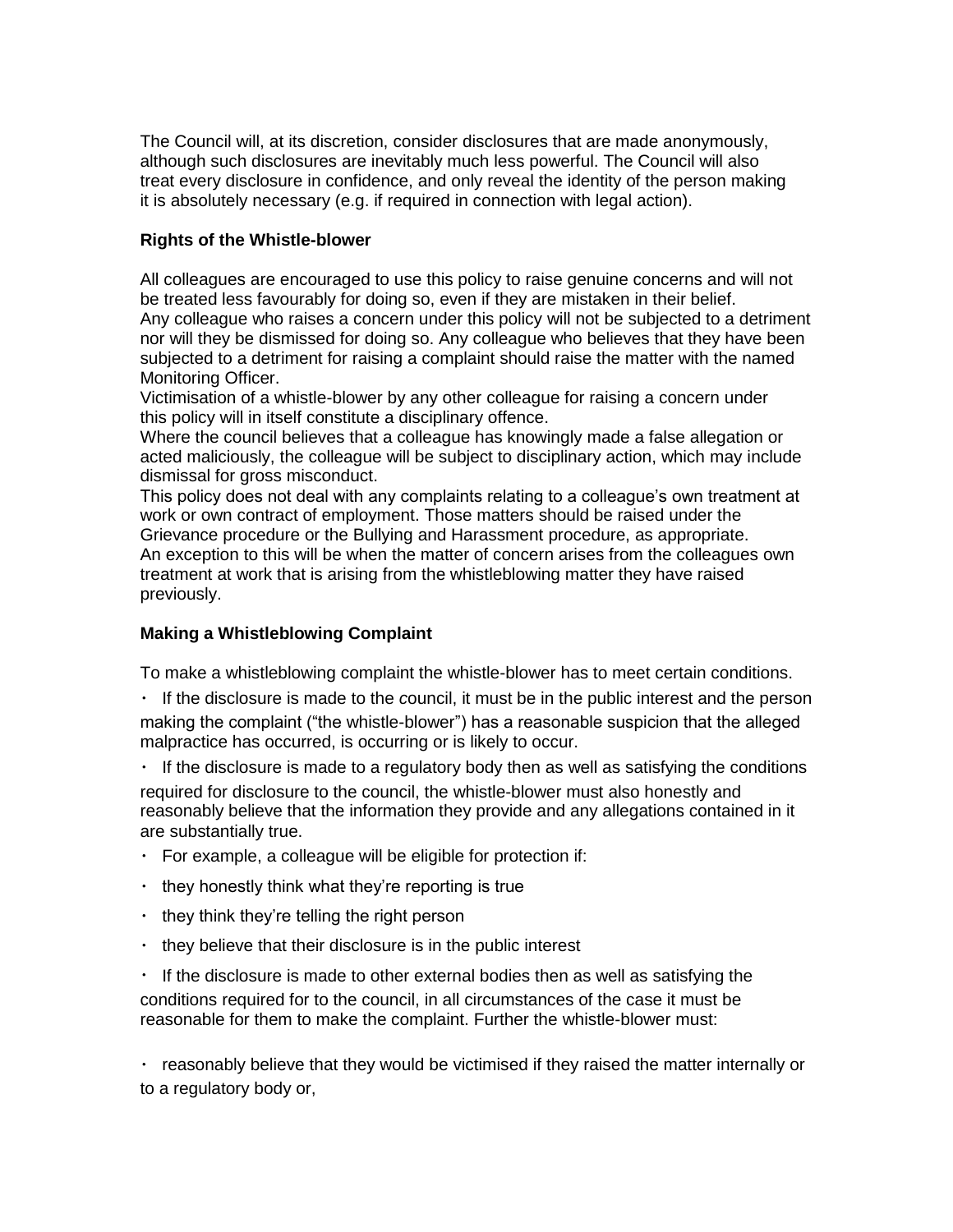- reasonably believe that evidence is likely to be concealed or destroyed or,
- $\cdot$  have already raised the concern with the council and/or relevant regulatory body and,

reasonably believe that the information they provide and any allegations contained therein are substantially true.

 $\circ$  If the disclosure is made to other external bodies and is of an "exceptionally serious" nature – which in a local government setting could include, say, the alleged abuse of children or vulnerable adults in an authority's care or corruption then the whistle-blower will not be required to:

o have raised the matter concerned internally first

 $\circ$  Believe that they will be subject to a detriment for raising the disclosure internally

o Believe that the evidence is likely to be concealed or destroyed.

A colleague who wants to raise a wrongdoing should in the first instance inform any one of the Contact Officers whose details are given in **Appendix A.**

The initial contact can be by telephone or in writing, and if the latter should be in a sealed envelope addressed to the officer concerned and marked: 'PIDA – Strictly Private and Confidential'. E-mail cannot be guaranteed as a secure medium and it is not recommended as a channel for reporting issues related to this policy.

The Contact Officer who has received a disclosure will:

(a) acknowledge its receipt, in writing, within 5 working days;

(b) seek further information if required, which may include a personal interview, at which the colleague (whistle-blower) can be accompanied by a representative of their trade union or professional association, or by a fellow employee;

(c) when the precise nature of the alleged wrongdoing is established, refer the disclosure to the Monitoring Officer (Head of Law);

(d) in liaison with the Monitoring Officer keep the individual informed regarding the progress and in all cases (subject to legal constraints) provide details of the outcome of any investigation.

On receipt of a disclosure from a Contact Officer the Monitoring Officer will determine what further action, if any, is needed, which may comprise:

- $\cdot$  internal investigation
- $\cdot$  report to the Police
- $\cdot$  report to external audit
- $\cdot$  independent enquiry
- any combination of the above

The Monitoring Officer will also ensure that the Contact Officer is advised of progress and outcome.

If the colleague does not reasonably believe that appropriate action has been taken in relation to their concern, then they may raise it externally to the prescribed regulator or our external auditors. The charity, Public Concern at Work, can advise the colleague about raising the concern externally. This will include advising who the appropriate prescribed regulator is.

The website for Public Concern at Work is http://www.pcaw.co.uk/ **External Auditor**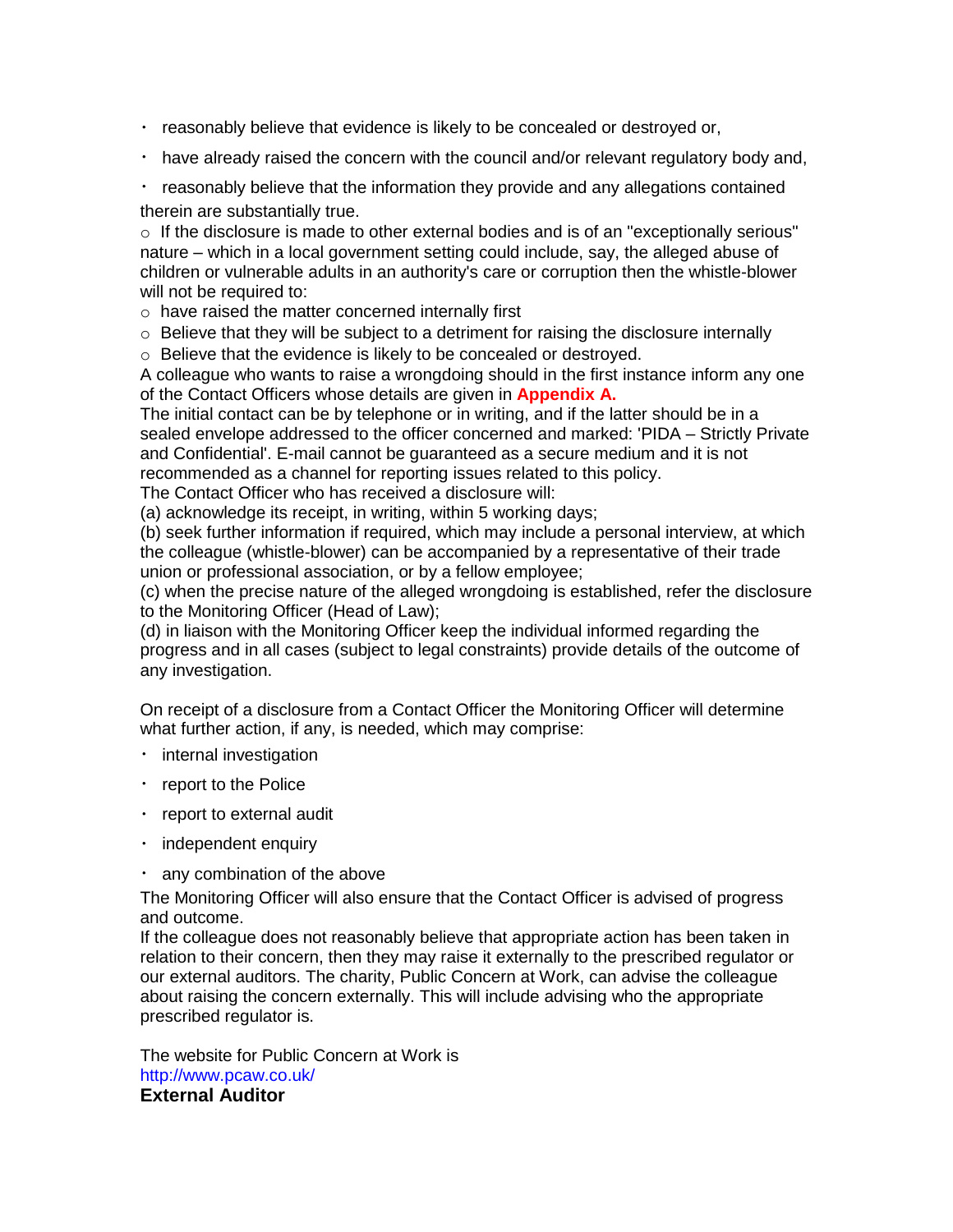**PriceWaterhouseCoopers LLP Cornwall Court 19 Cornwall Street Birmingham B3 2DT 0121 265 5956 Levels of Authority**

Throughout this policy document, there are many references to Contact Officer. For the purposes of this policy 'Contact Officer' is the person delegated by the Director to perform the task. The Contact Officers are listed in Appendix A.

### **Whistle Blowing Procedure Appendix A**

## **National NSPCC Hotline and Local NSPCC Hotline**

www.**nspcc**[.org.uk/Helpline](http://www.nspcc.org.uk/Helpline)

Text: [88858](sms:88858)

**[0808 800 5000](tel:08088005000) for Immediate Danger**

# **Helplines**

Help for adults concerned about a child Call us on 0808 800 5000

Help for children and young people Call Childline on 0800 1111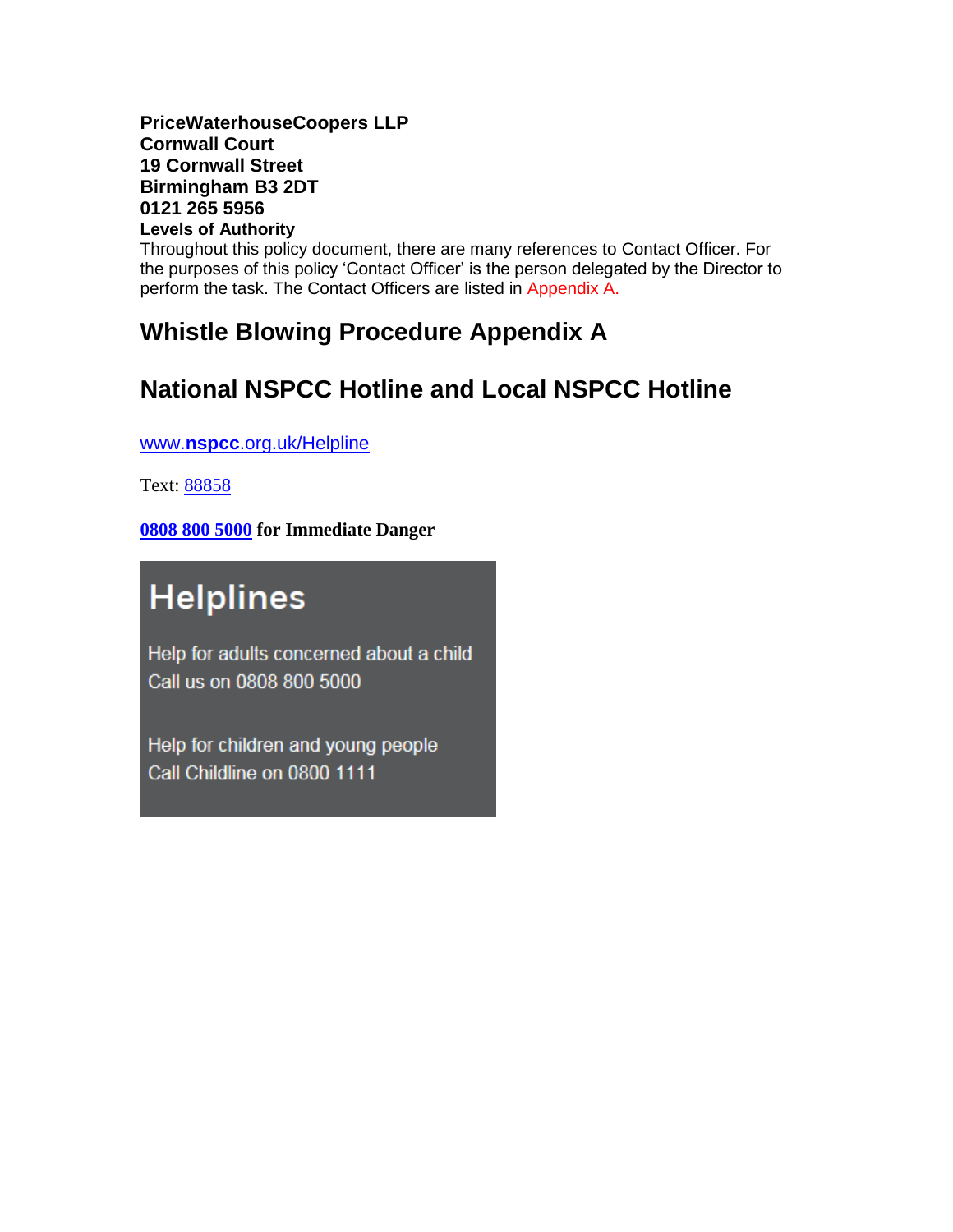| Phone: | 0800 131 3126 (free from a landline)<br>Monday-Thursday*: 8.30am-5pm<br>Friday: 8.30am-4.30pm<br>*Excludes Bank Holidays<br>Out of hours: 0345 604 2886 (for emergencies only) |  |
|--------|--------------------------------------------------------------------------------------------------------------------------------------------------------------------------------|--|
| Fax:   | 01785 854223                                                                                                                                                                   |  |
| Text:  | 07773 792016                                                                                                                                                                   |  |
| Email: | firstr@staffordshire.gov.uk                                                                                                                                                    |  |
|        | Minicom: 01785 277309                                                                                                                                                          |  |
| Post:  | First Response Team, Wedgwood Building, Tipping Street Stafford, ST16 2DH                                                                                                      |  |

Reporting abuse of a vulnerable adult

|        | 0845 604 2719                                                                          |  |
|--------|----------------------------------------------------------------------------------------|--|
|        | Monday-Thursday*: 8.30am-5pm<br>Phone: Friday: 8.30am-4.30pm<br>Excludes Bank Holidays |  |
|        | Out of hours: 0345 604 2886 (for emergencies only)                                     |  |
| Fax:   | 01785 276026                                                                           |  |
| Email: | vastaffordshire@staffordshire.gov.uk                                                   |  |

Other sources of advice

| Staffordshire Police, non Emergency  0300 123 4455 |               |
|----------------------------------------------------|---------------|
| Crimestoppers                                      | 0800 555 111  |
| <b>NSPCC Helpline</b>                              | 0808 800 5000 |
| Action on Elder Abuse                              | 0808 808 8141 |
| Care Quality Commission (CQC)                      | 03000 616 161 |